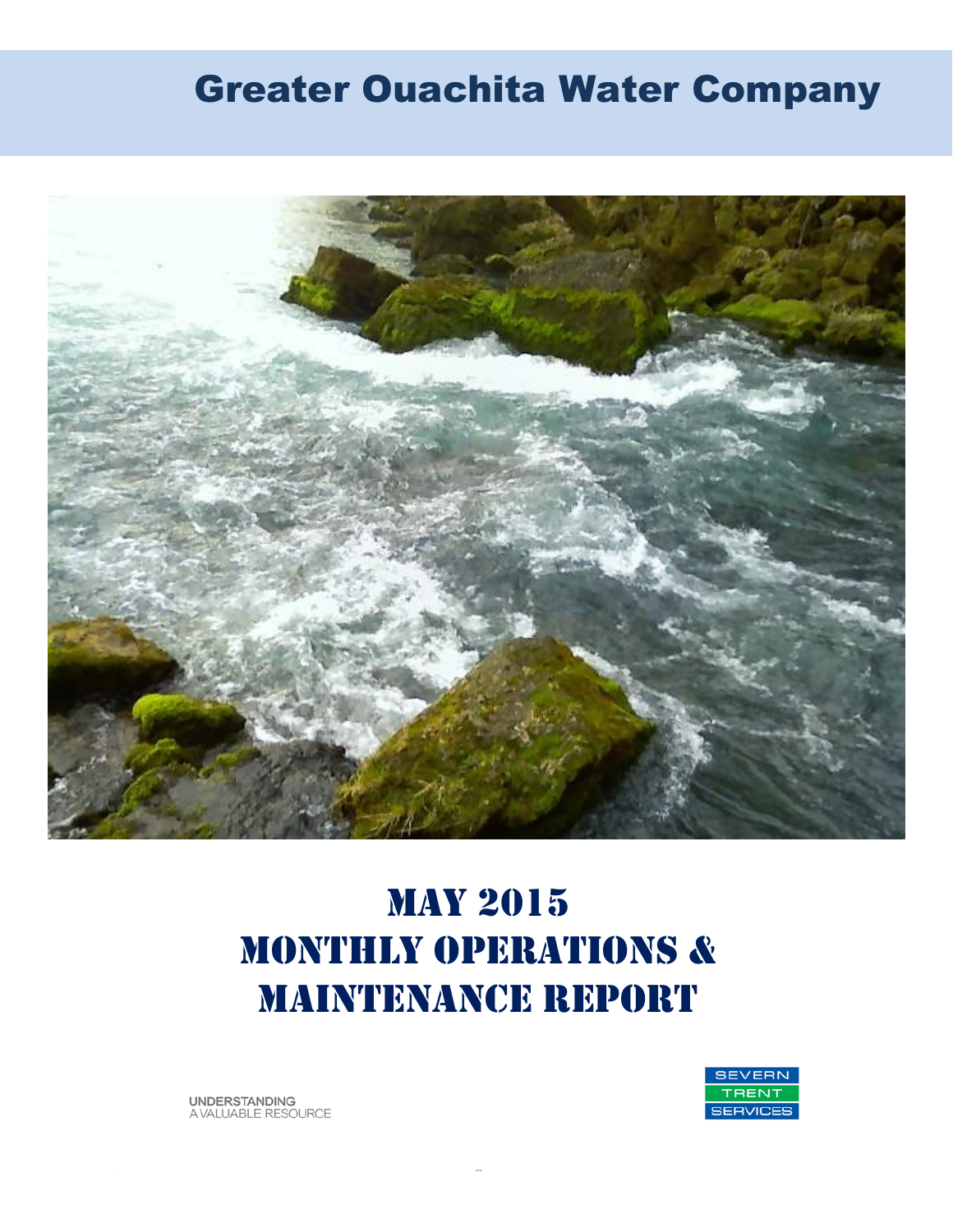

Severn Trent Services 6725 Cypress ST. West Monroe, LA 71291 United States

T: +1 318 322 3741

www.severntrentservices.com

#### **Monthly Report of Operation and Maintenance For the Greater Ouachita Water Company For the Month of May, 2015**

June 8, 2015

Mr. Wood T. Sparks. CEO Greater Ouachita Water Company PO Box 1257 West Monroe LA, 71294

Dear Mr. Sparks:

Severn Trent Environmental Services is pleased to present the attached Monthly report. Included is a detailed report of operation and maintenance of GOWC Wastewater, Water Treatment Plants and Pump Stations and, Billing and collections. I welcome any comments or questions on this report.

Sincerely,

Jason Moss

Jason Moss Project Manager



**UNDERSTANDING** A VALUABLE RESOURCE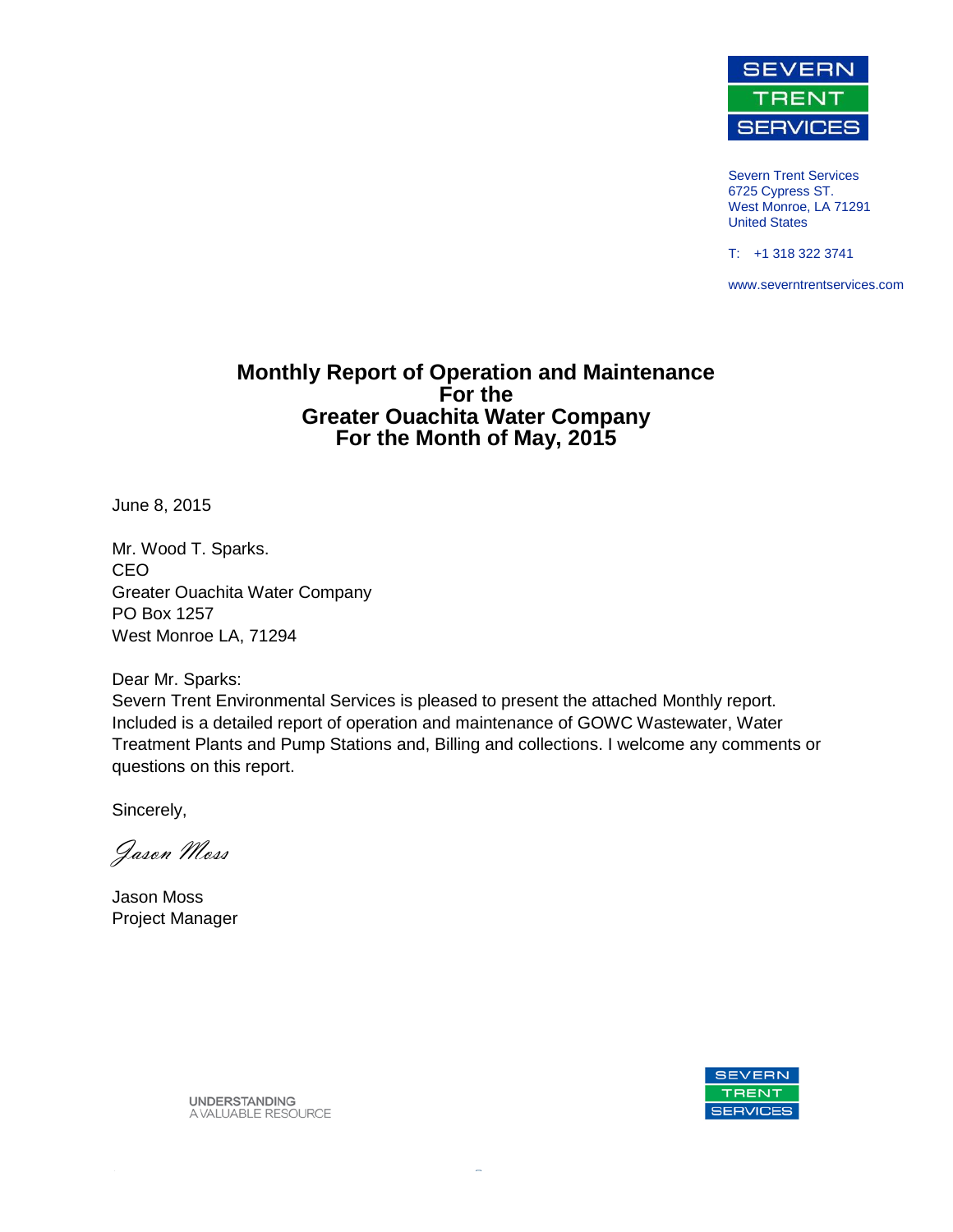## **Executive Summary**

The Month of May has been a full month but productive. The month ran very well until the end of May. At that time due to storms and changing weather we had a couple different issues on the Arkansas road/HWY 80 system. Despite this fact quality calls are still very low on this system. To date most problems were on in the areas that GOWC purchases water from the City of Monroe. These issues are two fold, the first is that the city has a tower down for maintenance that feeds the system causing the water quality to degrade. The next problem was with the source water Bayou where the water is pulled and treated by the City of Monroe. Due the seasonal changes the Bayou flipped causing their turbidity to go up and cause pH problems.

During the month of May 2015 we had 924 Various Work orders that required a service tech to go out, range from reconnects, new services, water leaks, meter rereads, service disconnects, and of those work orders we had reported 31 water quality calls. This is a yet another reduction from the 52 water quality calls in April. Along with the normal work orders we conducted 592 line locates throughout the parish.

The water in the Ark. Rd. system and Campbell ST. continues to improve by locating all the dead end lines and flushing. The Drawings for the Arkansas road/HWY 80 Carbon conversion project has been sent to DHH for approval. Once that is granted the project can move forward. This will greatly improve the total water quality even more.

# **Operations Highlights**

#### **WWTP:**

- Wagon Wheel Changed out a breaker on the blowers
- Westside lagoon, checked the water level due to excessive rains
- Northeast Regional plant, Checked aerators and repaired 2 aerators
- Wagon Wheel Repaired Blower piping
- 165 north Regional plant, repaired aerators and 2 floats on the LS
- Country Heritage, replaced 2 capacitors on the pump motors
- 165 north regional plant, replaced relay on #2 pump
- US 165 changed out 1 bad motor

#### **WTP:**

- High Country, locked out Well that is offline due to no longer in service
- Millhaven, Locked out well that is no longer on the system
- Roland road booster has been locked out and is on the new elevated tower and pumps
- Lakeland Gardens, repaired control powered damaged by the storms
- KNOE plant repairs to the Missions SCADA damaged by lightning
- HWY 80, Changed Chlorine pump and repaired piping damaged by lightning
- Riser street well, Repaired Chlorine pump damaged by storms
- Arkansas well, greased booster pump
- Campbell st well, greased well pumps
- Ark. Rd Well, Repaired the #1 air scour pump
- Campbell st., Changed out air pack on the filter valve
- KNOE Repaired storm damaged boards on Missions and checked transducers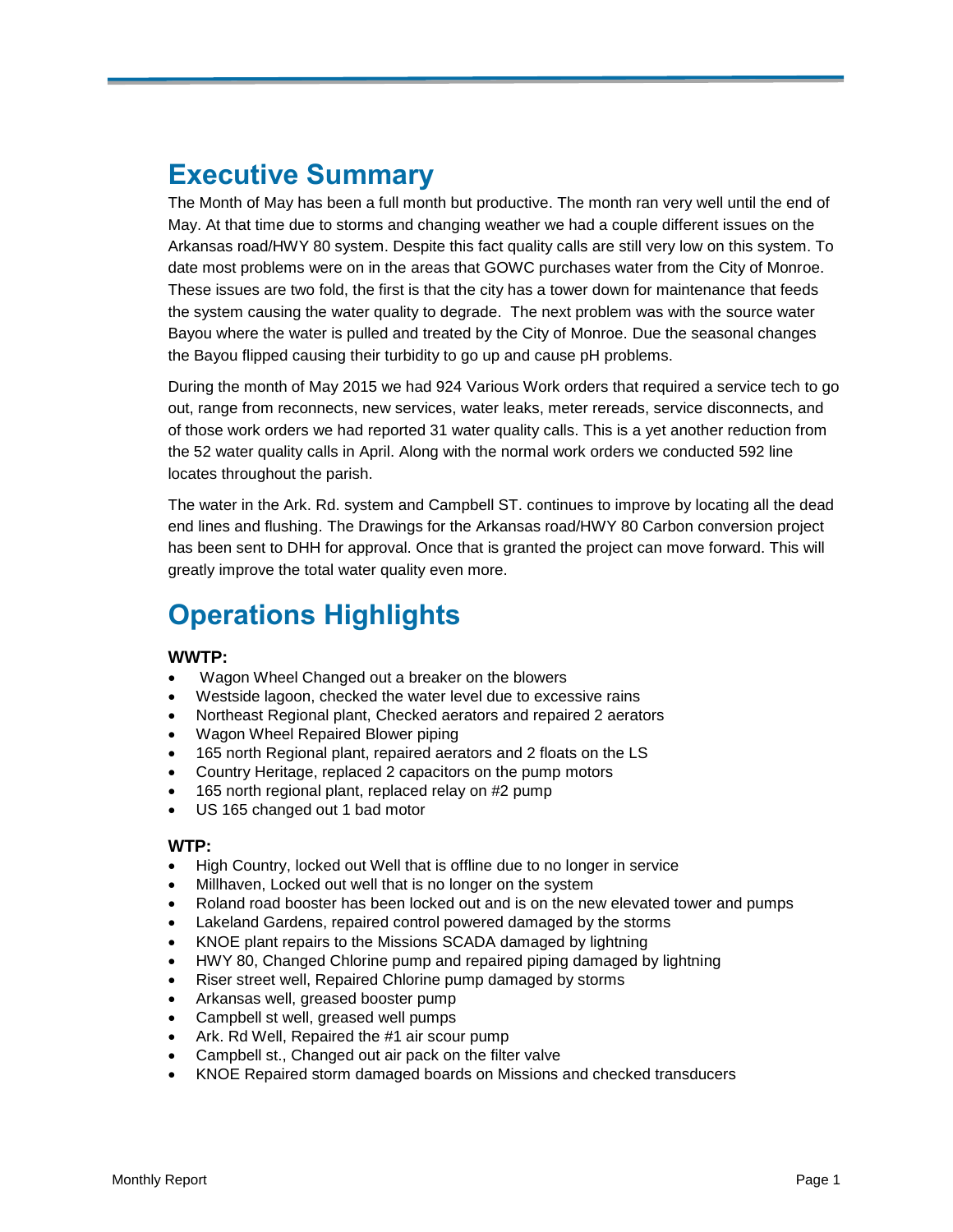#### **Lift Stations**

- Treasure island, Changed rotator assembly
- Bayou bend Changed out pump capacitors
- Laurel grove, pulled pump and had it repaired
- Frenchman's bend #3 pulled pump and replaced relays
- Frenchman's bend outfall, replaced floats
- WOIP LS #3 replaced pump
- Shadow oaks, Changed pump and cleaned out station
- Calvert city, reset pumps
- Remington LS, Adjusted pumps
- Millhaven, Cleaned out station and repaired starter on the #1 pump
- Donavan LS, Replaced floats
- Eastwood LS, changed rotating assembly and belts
- Hillside LS, repaired pump and cleaned starter
- Monticello LS, changed belts and adjusted pumps
- Shadow oaks LS, cleaned out station and pulled and cleaned pumps
- Frenchman's bend #3 LS, repaired pumps
- WOIP #4 LS, raised motor base to prevent flooding
- Coon trail LS, Replaced capacitors and checked pump, repaired rails
- Joe White LS, Repaired pump controls
- WOIP #4 LS, repaired pumps
- Faith Drive LS, pulled and cleaned both pumps
- Tangelwood LS, replaced belts
- Treasure island, repaired electrical controls on pump
- Eastwood LS #2, Repaired phase box and replaced capacitor due to lightning strike
- Lincoln park LS, adjusted belts
- Thatcher point LS, Changed fuses out

#### **Field Services**

- Field crews completed 27 new service taps
- Fixed 82 water leaks
- Meter services fixed 18 water leaks at the meters
- Replaced 61 meter lids and boxes
- 31 meter change outs
- 5 curb stop change outs

#### **Billing and Collections**

- Month end closing had 21,994 customers and billed for 116,272,000 gallons of water throughout the GOWC systems.
- 278 meter cutoffs due to non-payment,.

### **Technical Services**

 Kelvin Peters with Technical solutions group spent a few days during the early part of the month to help look over any issues and offer help with coming up corrective actions with needed work on a few of the wastewater plants.

### **Environmental Information**

- Rainfall for May 2015 totals throughout the Parish was an average of 8.01 inches
- We treated Approximately 52 MG of sewer for the month of May 2015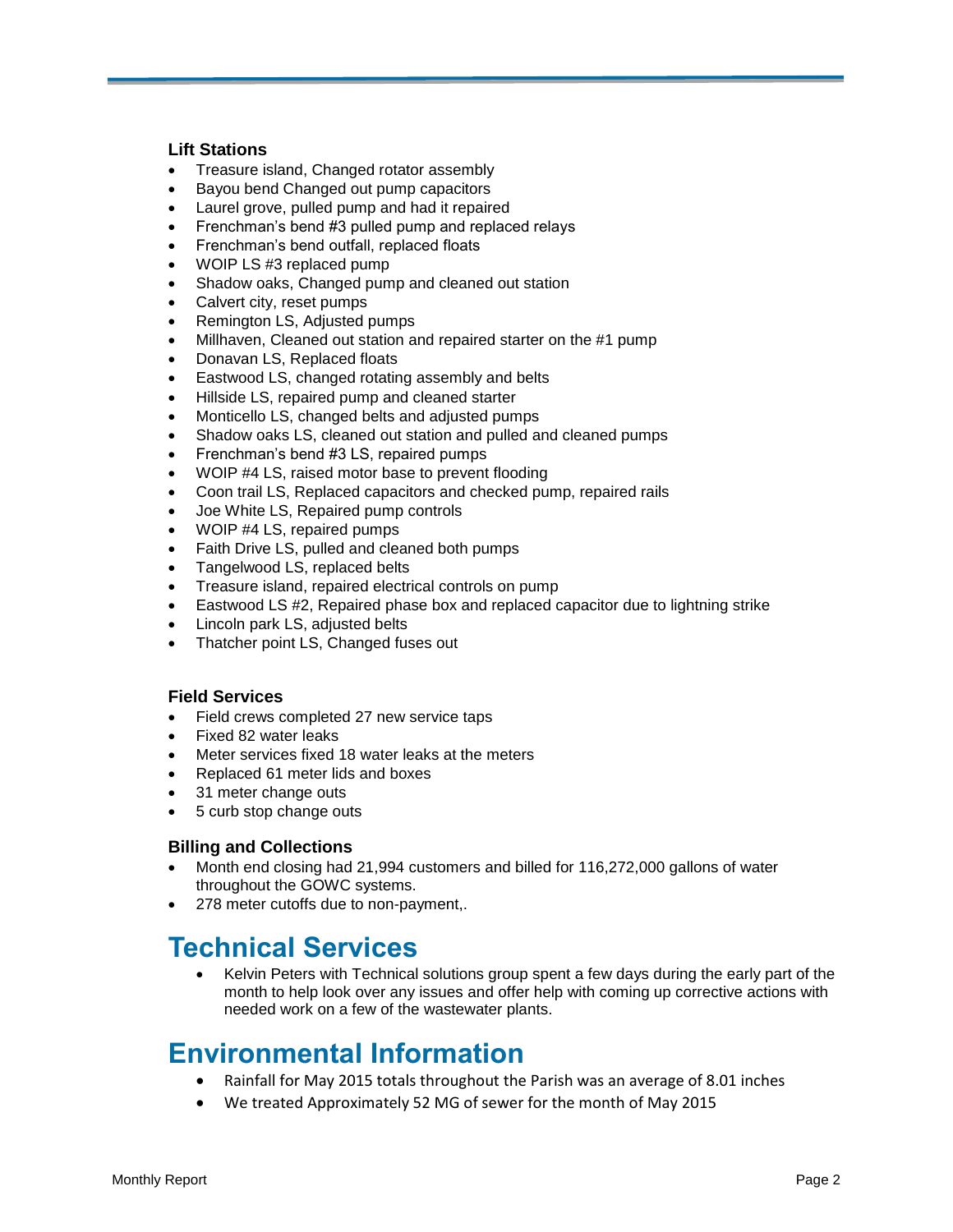## **Safety Performance**

- May all GOWC plants, we had 0 LTIs, 0 OSHA recordable injuries, 64 Behavioral KPIs (Near Misses, Unsafe Conditions and Indications of Interdependent Culture), and 0 vehicle incidents.
- There were 68 hours of in-house safety training.
- Safety topics were on KPI's and reporting accidents
- What is a KPI? Severn Trent finds that awareness of our surroundings is a key to promoting safety. Each month, each employee is to find a condition - whether at work or at home - that is unsafe or a "near miss" and report it to the safety coordinator. Taking immediate corrective action is an important step in this process, and this is one of the ways we prevent potential accidents.

### **Personnel**

- We are down 2 utility tech positions and 1 operator, and are currently taking applications. All positions should be closed out by the end of June 2015.
- Chris Harris is our new field services manager and is doing a great job catching up on field orders. With his help we have the staff we need to build the team up and provided and better service to all areas.

# **Public Relations**

None to report.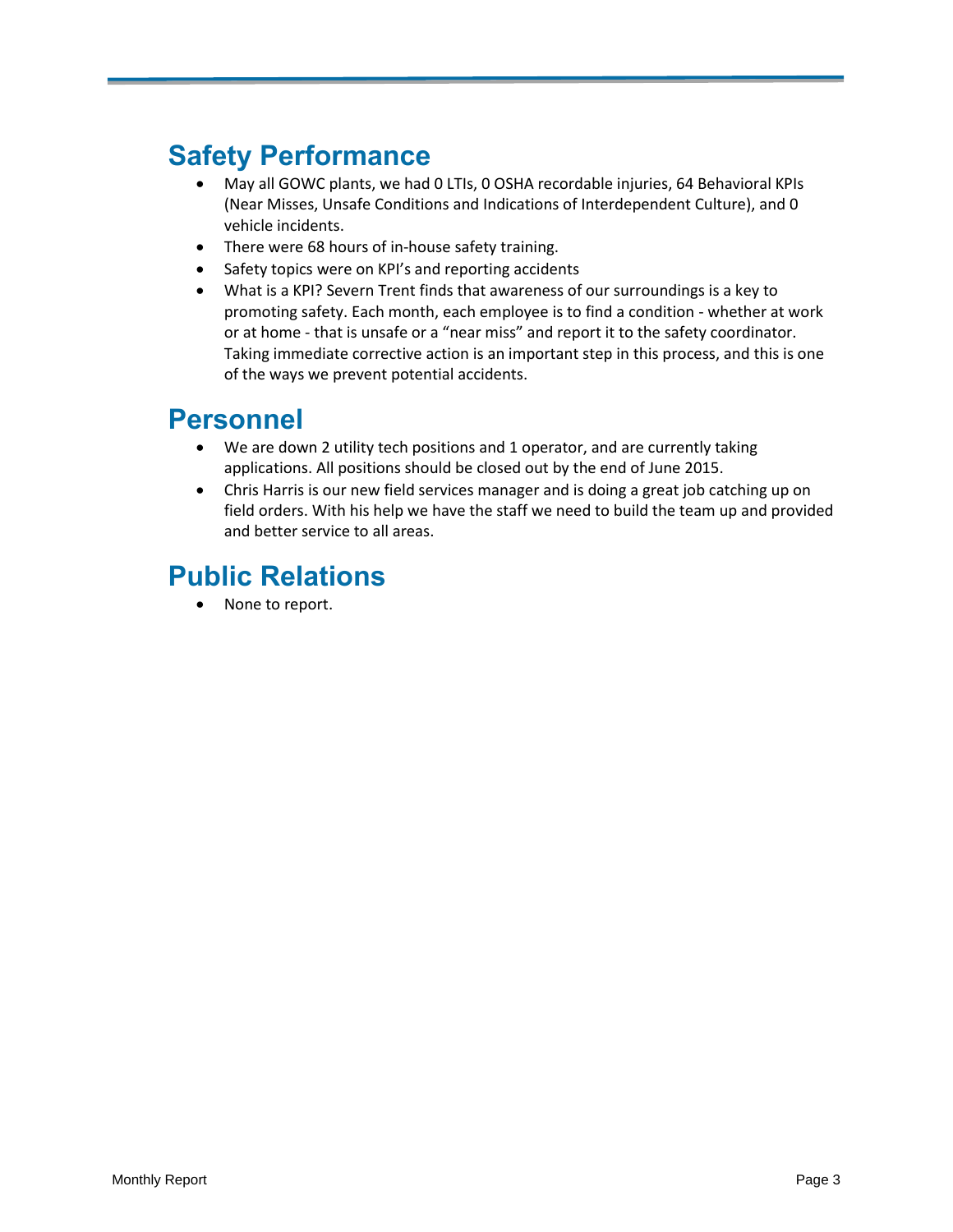# **Appendix**

Water leaving the Arkansas road plant is removing aproximatley 85% of the color with an apparent color of >10.



Water leaving the HWY 80 plant. Slightly more color but still removing 75% of the color and apparent color of 11.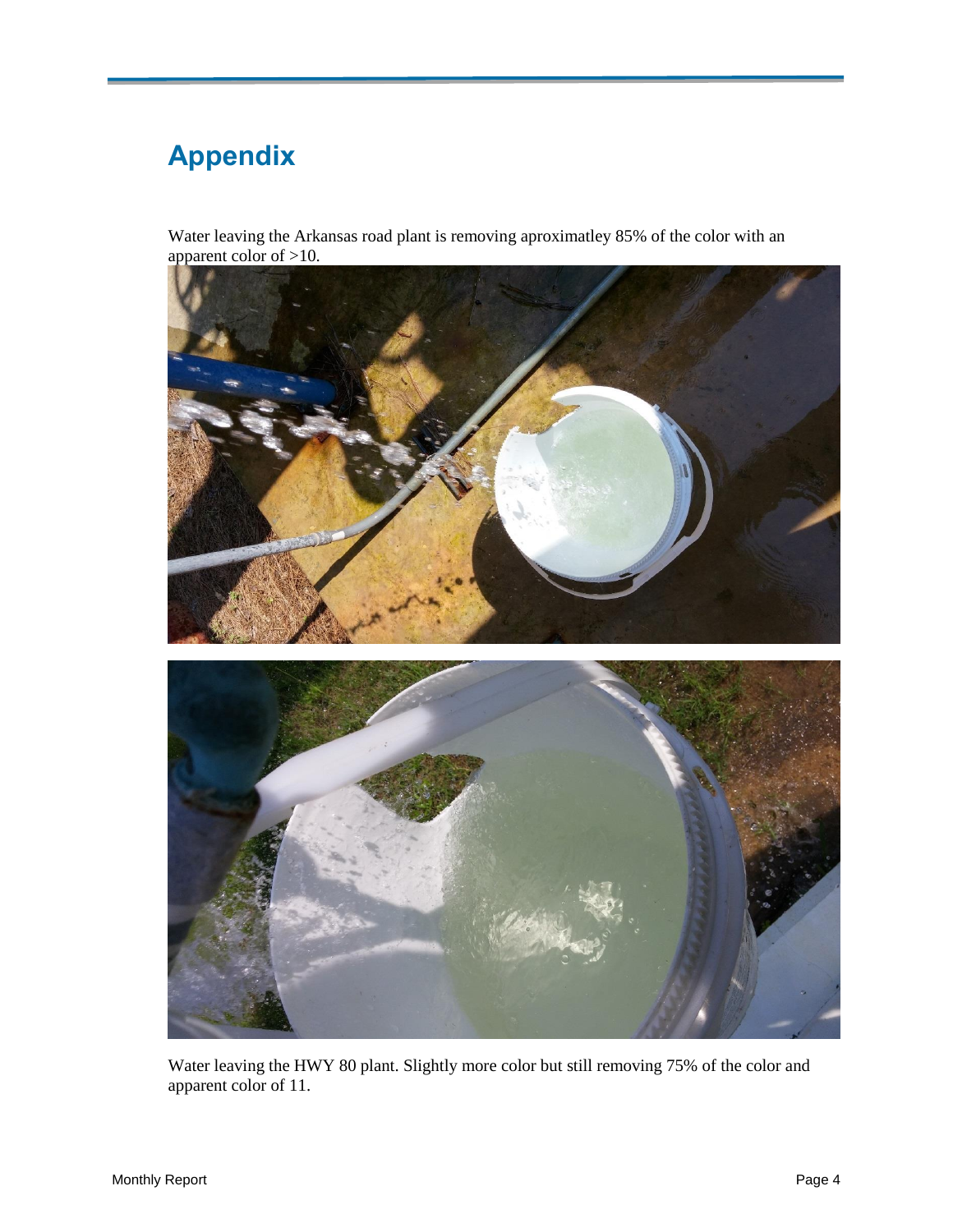

Water in ARK rd. / HWY 80 system sample apparent color of 9



Brownsville water sample apparent color of 12